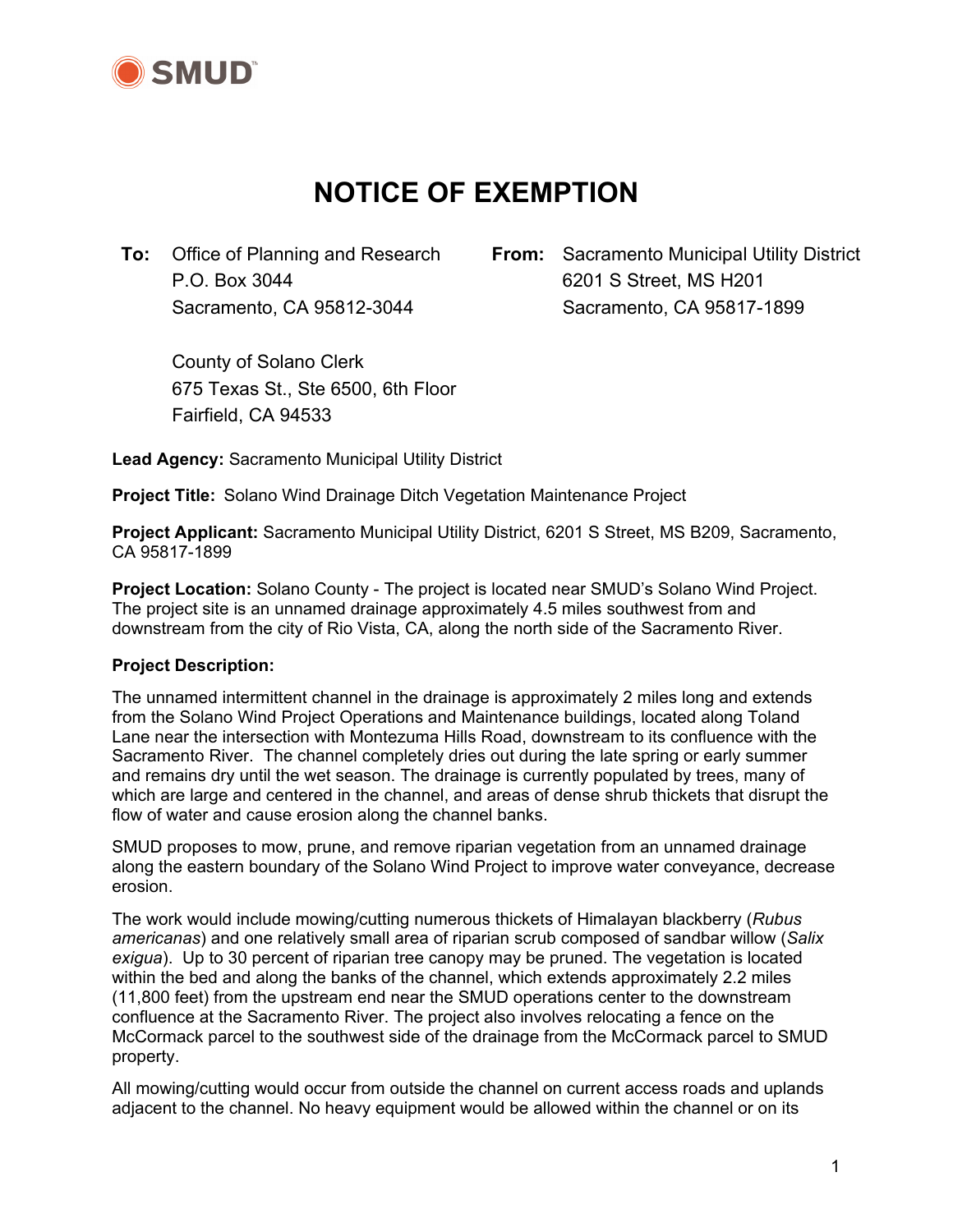banks below the ordinary high-water mark or in areas that would cause erosion. Vegetation would be removed from the channel and banks with long arm/reach equipment that extends into the channel to carefully mow/cut and move the vegetation to the adjacent upland zone for processing. Up to 30% of the tree canopy along the channel may be pruned using chainsaws or similar devices from a bucket truck or by tree crews climbing the trees. All work will be performed in the dry season when the channel is dry.

Work would be limited in the downstream reach of the channel, from the Sacramento River to 650 feet upstream of the Sacramento River, subjected to perennial tidal influence to avoid impacts to aquatic resources and because the banks in this reach are steep and incised near the confluence. In these areas, no vegetation removal would occur at or below the high tide line or in emergent marsh that extends above or upslope of the high tide line. Likewise, areas of freshwater emergent marsh (tule and cattail) upstream of the tidal zone and in the upper extent of the channel near the operations and maintenance facility would be flagged as sensitive natural community/habitat areas and avoided.

Work is expected to occur every other year between August 15 and October 15 starting in 2022. Work will be repeated in 2024 and 2026.

**Name of Public Agency Approving the Project:** Sacramento Municipal Utility District

#### **Name of Person or Agency Carrying Out the Project:** Sacramento Municipal Utility District **Exempt Status (Check One)**

| Ministerial (CEQA PRC §21080(b)(1); CEQA Guidelines §15268)                                                                                                 |  |
|-------------------------------------------------------------------------------------------------------------------------------------------------------------|--|
| Declared Emergency (CEQA PRC §21080(b)(3); CEQA Guidelines §15269(a))                                                                                       |  |
| Emergency Project (CEQA PRC $\S 21080(b)(2)$ & (4); CEQA Guidelines $\S 15269(b)(c)(d)$ )                                                                   |  |
| Categorical Exemption (CEQA PRC §21080(b)(2), CEQA Guidelines §15301 (h) Maintenance of<br>existing landscaping, native growth, and water supply reservoirs |  |
| <b>Statutory Exemptions</b>                                                                                                                                 |  |

### **Reasons Why Project is Exempt:**

Under CEQA Guidelines § 15062, a lead agency must identify the rationale for making the determination that a project is exempt under CEQA. SMUD has determined that the Solano Wind Drainage Ditch Vegetation Maintenance Project is exempt under CEQA Guidelines § 15301 (h) which reads, "Maintenance of existing landscaping, native growth, and water supply reservoirs (excluding the use of pesticides…" The Solano Wind Drainage Ditch Vegetation Maintenance Project proposes to mow, prune, and remove riparian vegetation from an unnamed drainage along the eastern boundary of the Solano Wind Project and therefore is considered exempt in accordance with CEQA Guidelines §15301 (h).